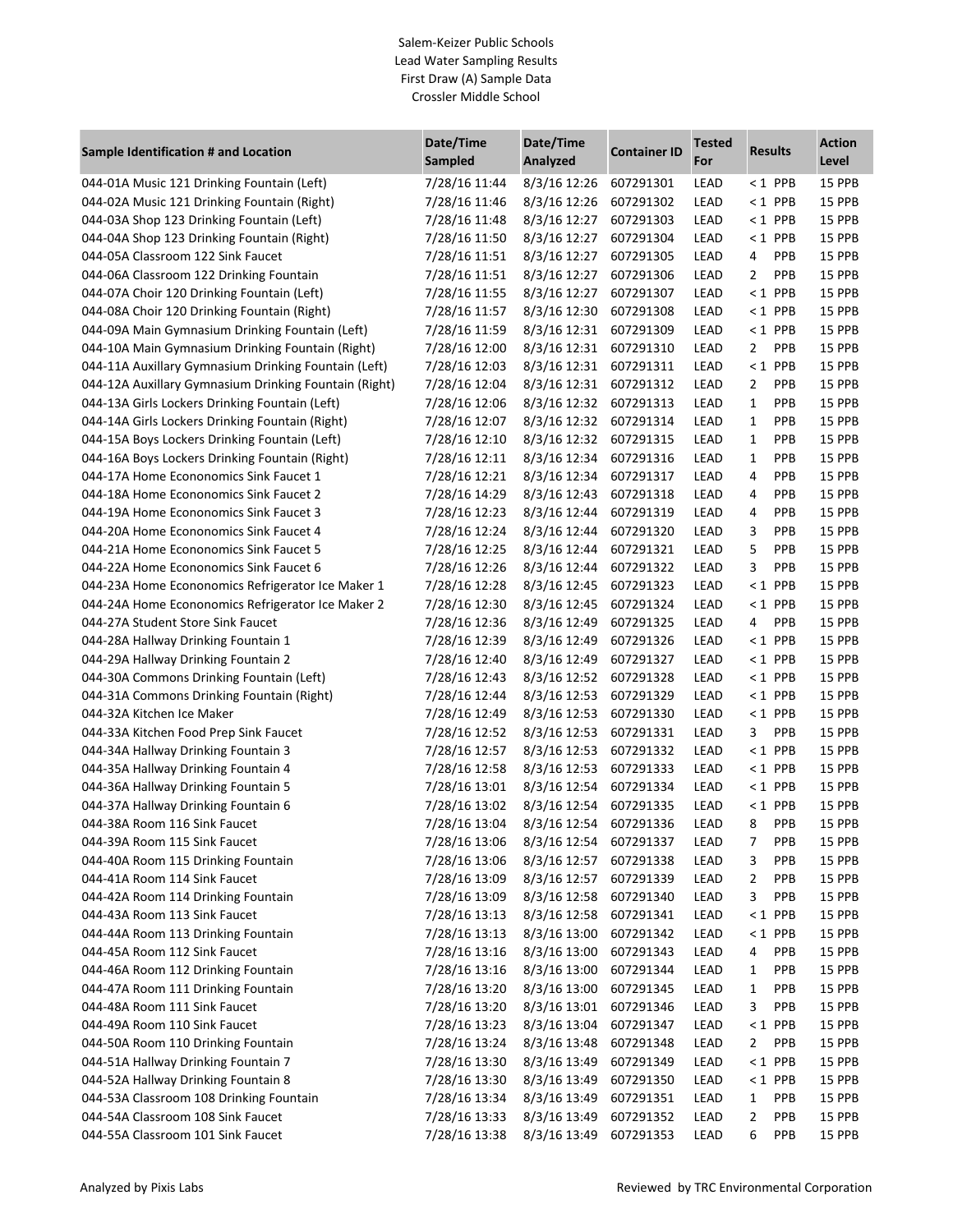## Salem-Keizer Public Schools Lead Water Sampling Results First Draw (A) Sample Data Crossler Middle School

| Sample Identification # and Location     | Date/Time<br>Sampled | Date/Time<br>Analyzed | <b>Container ID</b> | <b>Tested</b><br>For | <b>Results</b> |            | <b>Action</b><br>Level |
|------------------------------------------|----------------------|-----------------------|---------------------|----------------------|----------------|------------|------------------------|
| 044-56A Classroom 101 Drinking Fountain  | 7/28/16 13:38        | 8/3/16 13:50          | 607291354           | LEAD                 | 7              | <b>PPB</b> | 15 PPB                 |
| 044-57A Classroom 103 Sink Faucet        | 7/28/16 13:48        | 8/3/16 13:50          | 607291355           | LEAD                 | 6              | <b>PPB</b> | 15 PPB                 |
| 044-58A Classroom 103 Drinking Fountain  | 7/28/16 13:42        | 8/3/16 13:50          | 607291356           | LEAD                 | $\leq 1$       | PPB        | 15 PPB                 |
| 044-59A Classroom 104 Drinking Fountain  | 7/28/16 13:45        | 8/3/16 13:50          | 607291357           | LEAD                 | 4              | PPB        | 15 PPB                 |
| 044-60A Classroom 104 Sink Faucet        | 7/28/16 13:45        | 8/5/16 13:03          | 607291358           | LEAD                 | 1              | PPB        | 15 PPB                 |
| 044-61A Classroom 105 Sink Faucet        | 7/28/16 13:49        | 8/5/16 13:04          | 607291359           | <b>LEAD</b>          | 64             | <b>PPB</b> | 15 PPB                 |
| 044-62A Classroom 105 Drinking Fountain  | 7/28/16 13:56        | 8/5/16 13:04          | 607291360           | LEAD                 | 3              | <b>PPB</b> | 15 PPB                 |
| 044-63A Staff Lounge Sink Faucet         | 7/28/16 12:55        | 8/5/16 13:04          | 607291361           | LEAD                 | 6              | <b>PPB</b> | 15 PPB                 |
| 044-64A Hallway Drinking Fountain 9      | 7/28/16 12:42        | 8/5/16 13:04          | 607291362           | LEAD                 | 1              | <b>PPB</b> | 15 PPB                 |
| 044-65A Hallway Drinking Fountain 10     | 7/28/16 12:44        | 8/5/16 13:04          | 607291363           | LEAD                 | 1              | <b>PPB</b> | 15 PPB                 |
| 044-66A Classroom 209 Drinking Fountain  | 7/28/16 12:49        | 8/5/16 13:04          | 607291364           | LEAD                 | 6              | <b>PPB</b> | 15 PPB                 |
| 044-67A Classroom 209 Sink Faucet        | 7/28/16 12:51        | 8/5/16 13:04          | 607291365           | LEAD                 | 4              | <b>PPB</b> | 15 PPB                 |
| 044-68A Room 207 Sink Faucet             | 7/28/16 12:55        | 8/5/16 13:04          | 607291366           | LEAD                 | 6              | <b>PPB</b> | 15 PPB                 |
| 044-69A Classroom 206 Sink Faucet        | 7/28/16 12:58        | 8/5/16 13:04          | 607291367           | LEAD                 | 4              | <b>PPB</b> | 15 PPB                 |
| 044-70A Classroom 206 Drinking Fountain  | 7/28/16 13:00        | 8/5/16 13:04          | 607291368           | LEAD                 | 3              | <b>PPB</b> | 15 PPB                 |
| 044-71A Classroom 201 Sink Faucet        | 7/28/16 13:02        | 8/5/16 13:04          | 607291369           | LEAD                 | 4              | <b>PPB</b> | 15 PPB                 |
| 044-72A Classroom 201 Drinking Fountain  | 7/28/16 13:04        | 8/5/16 13:04          | 607291370           | LEAD                 |                | $< 1$ PPB  | 15 PPB                 |
| 044-73A Classroom 202 Sink Faucet        | 7/28/16 13:05        | 8/5/16 13:04          | 607291371           | LEAD                 | 3              | PPB        | 15 PPB                 |
| 044-74A Classroom 202 Drinking Fountain  | 7/28/16 13:07        | 8/5/16 13:04          | 607291372           | LEAD                 |                | $< 1$ PPB  | 15 PPB                 |
| 044-75A Classroom 203 Drinking Fountain  | 7/28/16 13:09        | 8/5/16 13:04          | 607291373           | LEAD                 | 3              | <b>PPB</b> | 15 PPB                 |
| 044-76A Classroom 203 Sink Faucet        | 7/28/16 13:11        | 8/5/16 13:04          | 607291374           | LEAD                 | 3              | <b>PPB</b> | 15 PPB                 |
| 044-77A Classroom 204 Sink Faucet        | 7/28/16 13:13        | 8/5/16 13:04          | 607291375           | LEAD                 | 5              | <b>PPB</b> | 15 PPB                 |
| 044-78A Classroom 204 Drinking Fountain  | 7/28/16 13:15        | 8/5/16 13:04          | 607291376           | LEAD                 | 2              | <b>PPB</b> | 15 PPB                 |
| 044-79A Classroom 205 Drinking Fountain  | 7/28/16 13:17        | 8/5/16 13:04          | 607291377           | LEAD                 |                | $< 1$ PPB  | 15 PPB                 |
| 044-80A Classroom 205 Sink Faucet        | 7/28/16 13:19        | 8/5/16 13:04          | 607291378           | LEAD                 | 3              | <b>PPB</b> | 15 PPB                 |
| 044-81A Hallway Drinking Fountain 11     | 7/28/16 13:20        | 8/5/16 13:05          | 607291379           | LEAD                 |                | $< 1$ PPB  | 15 PPB                 |
| 044-82A Hallway Drinking Fountain 12     | 7/28/16 13:22        | 8/5/16 13:05          | 607291380           | LEAD                 |                | $< 1$ PPB  | 15 PPB                 |
| 044-83A Classroom 200 Sink Faucet        | 7/28/16 12:46        | 8/5/16 13:05          | 607291381           | LEAD                 | 7              | <b>PPB</b> | 15 PPB                 |
| 044-84A Classroom 200 Drinking Fountain  | 7/28/16 12:48        | 8/5/16 13:06          | 6072913101          | LEAD                 | 3              | <b>PPB</b> | 15 PPB                 |
| 044-85A Classroom 218 Drinking Fountain  | 7/28/16 13:24        | 8/5/16 13:05          | 607291382           | LEAD                 | 3              | PPB        | 15 PPB                 |
| 044-86A Classroom 218 Sink Faucet        | 7/28/16 13:26        | 8/5/16 13:05          | 607291383           | LEAD                 | 2              | PPB        | 15 PPB                 |
| 044-87A Room 216 Sink Faucet             | 7/28/16 13:30        | 8/5/16 13:05          | 607291384           | LEAD                 | $\leq 1$       | PPB        | 15 PPB                 |
| 044-88A Classroom 215 Sink Faucet        | 7/28/16 13:32        | 8/5/16 13:05          | 607291385           | LEAD                 | 5              | <b>PPB</b> | 15 PPB                 |
| 044-89A Classroom 215 Drinking Fountain  | 7/28/16 13:34        | 8/5/16 13:05          | 607291386           | LEAD                 | 2              | <b>PPB</b> | 15 PPB                 |
| 044-90A Classroom 210 Sink Faucet        | 7/28/16 13:38        | 8/5/16 13:05          | 607291387           | LEAD                 | 5              | PPB        | 15 PPB                 |
| 044-91A Classroom 210 Drinking Fountain  | 7/28/16 13:38        | 8/5/16 13:05          | 607291388           | LEAD                 | 2              | <b>PPB</b> | 15 PPB                 |
| 044-92A Classroom 211 Sink Faucet        | 7/28/16 13:40        | 8/5/16 13:05          | 607291389           | LEAD                 | 1              | <b>PPB</b> | 15 PPB                 |
| 044-93A Classroom 211 Drinking Fountain  | 7/28/16 13:42        | 8/5/16 13:05          | 607291390           | LEAD                 | 2              | <b>PPB</b> | 15 PPB                 |
| 044-94A Classroom 212 Drinking Fountain  | 7/28/16 13:45        | 8/5/16 13:05          | 607291391           | LEAD                 | 6              | <b>PPB</b> | 15 PPB                 |
| 044-95A Classroom 212 Sink Faucet        | 7/28/16 13:47        | 8/5/16 13:05          | 607291392           | LEAD                 | 3              | <b>PPB</b> | 15 PPB                 |
| 044-96A Classroom 213 Sink Faucet        | 7/28/16 13:50        | 8/5/16 13:05          | 607291393           | LEAD                 | 2              | <b>PPB</b> | 15 PPB                 |
| 044-97A Classroom 213 Drinking Fountain  | 7/28/16 13:52        | 8/5/16 13:05          | 607291394           | LEAD                 | 1              | <b>PPB</b> | 15 PPB                 |
| 044-98A Classroom 214 Drinking Fountain  | 7/28/16 13:56        | 8/5/16 13:05          | 607291395           | LEAD                 | 2              | <b>PPB</b> | 15 PPB                 |
| 044-99A Classroom 214 Sink Faucet        | 7/28/16 13:58        | 8/5/16 13:05          | 607291396           | LEAD                 | 3              | <b>PPB</b> | 15 PPB                 |
| 044-100A Classroom 219 Drinking Fountain | 7/28/16 14:02        | 8/5/16 13:05          | 607291397           | LEAD                 | 8              | <b>PPB</b> | 15 PPB                 |
| 044-101A Classroom 215 Sink Faucet       | 7/28/16 14:04        | 8/5/16 13:05          | 607291398           | LEAD                 | 8              | PPB        | 15 PPB                 |
| 044-102A Hallway Drinking Fountain 12    | 7/28/16 14:00        | 8/5/16 13:06          | 607291399           | LEAD                 | 5              | PPB        | 15 PPB                 |
| 044-103A Hallway Drinking Fountain 13    | 7/28/16 14:04        | 8/5/16 13:06          | 6072913100          | LEAD                 | 4              | PPB        | 15 PPB                 |

EPA Action Level for Lead in Schools is 20 PPB

SKPS Action Level for Lead is 15 PPB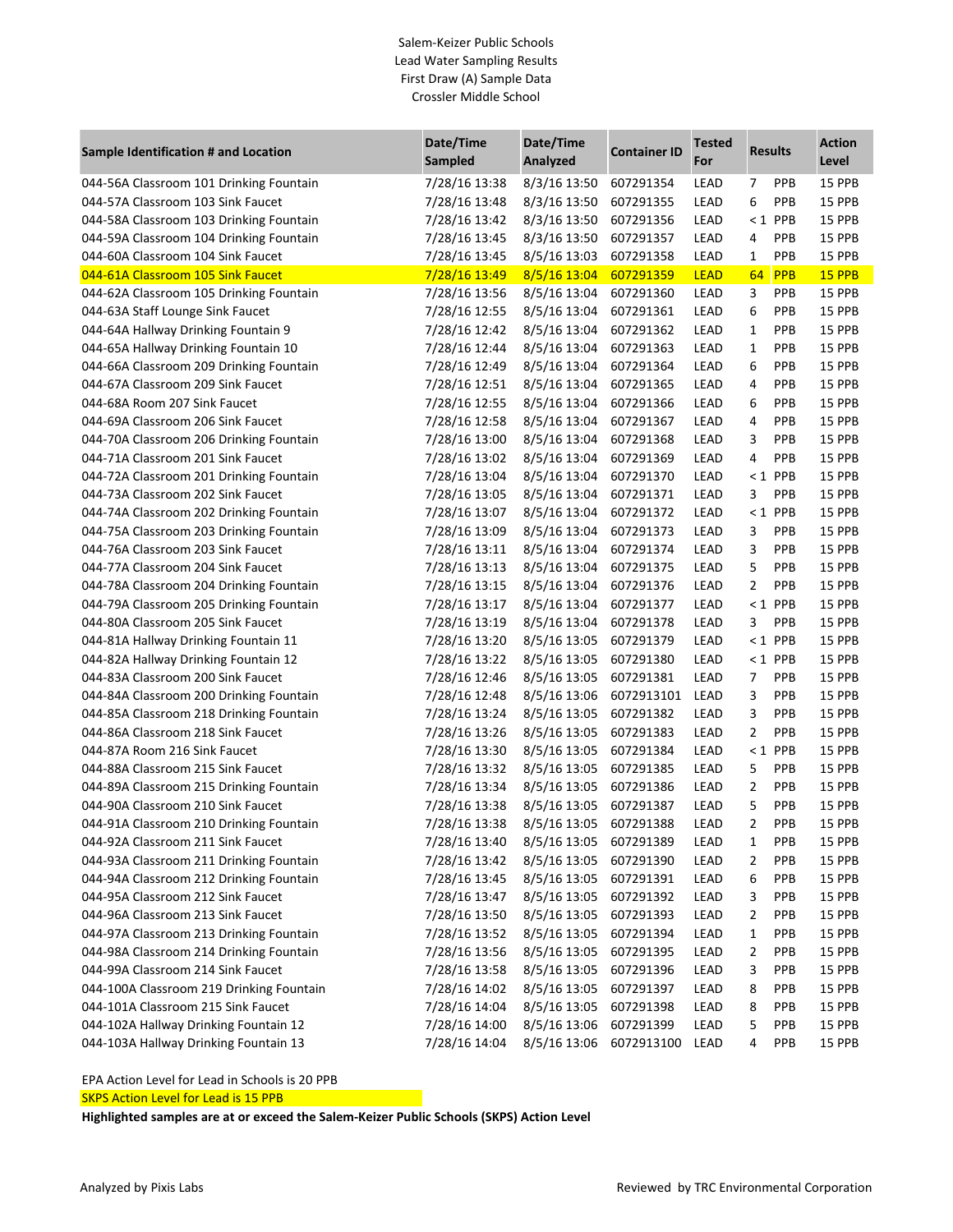# Salem-Keizer Public Schools Lead Water Sampling Results First Draw (A) Sample Data Crossler Middle School

| Sample Identification # and Location             | Date/Time<br><b>Sampled</b> | Date<br>Analyzed | <b>Container ID</b> | <b>Tested</b><br>For | <b>Results</b> | <b>Action</b><br>Level |
|--------------------------------------------------|-----------------------------|------------------|---------------------|----------------------|----------------|------------------------|
| 044-25A Home Economics Refrigerator Ice Maker #3 | 9/22/2016 5:50 9/26/2016    |                  | 57951               | LEAD                 | $<$ 1 PPR      | <b>15 PPB</b>          |
| 044-26A Home Economics Refrigerator Ice Maker #4 | 9/22/2016 5:51 9/26/2016    |                  | 57952               | I FAD.               | $<$ 1 PPR      | <b>15 PPR</b>          |

EPA Action Level for Lead in Schools is 20 PPB

**SKPS Action Level for Lead is 15 PPB**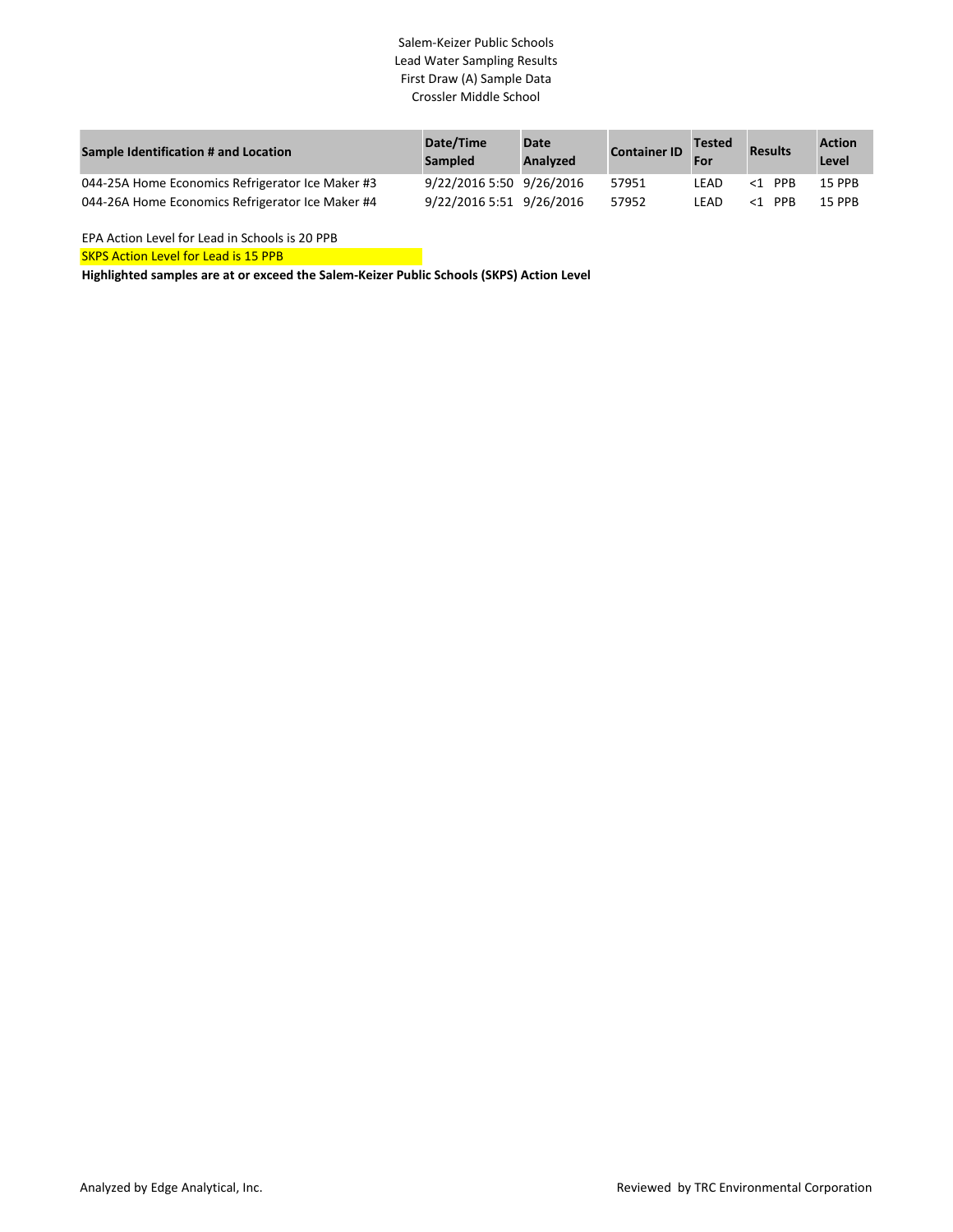# Salem-Keizer Public Schools Lead Water Sampling Results Flushed (B) Sample Data Crossler Middle School

| Sample Identification # and Location | Date/Time<br>Sampled | Date/Time<br>Analyzed   | <b>Container ID</b> | <b>Tested</b><br>For | <b>Results</b> | <b>Action</b><br>Level |
|--------------------------------------|----------------------|-------------------------|---------------------|----------------------|----------------|------------------------|
| 044-61B Classroom 105 Sink Faucet    | 7/28/16 13:50        | 8/24/16 12:48 608173901 |                     | LEAD                 | <b>PPR</b>     | <b>15 PPB</b>          |

EPA Action Level for Lead in Schools is 20 PPB

**SKPS Action Level for Lead is 15 PPB**